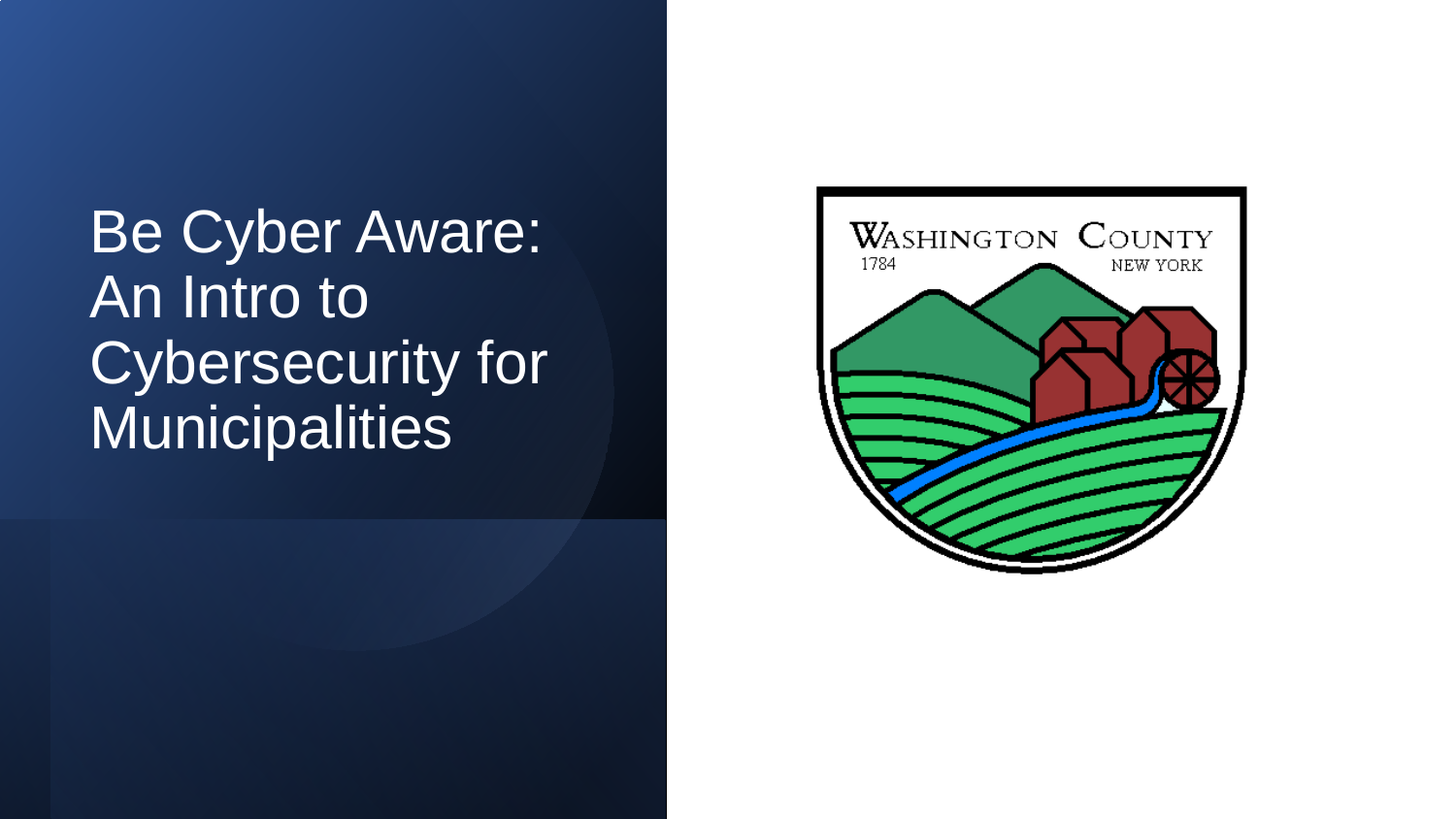# Agenda

- •What is Cybersecurity
- Learning of and recognizing the threat
- Steps you can take to reduce your risk
- •Questions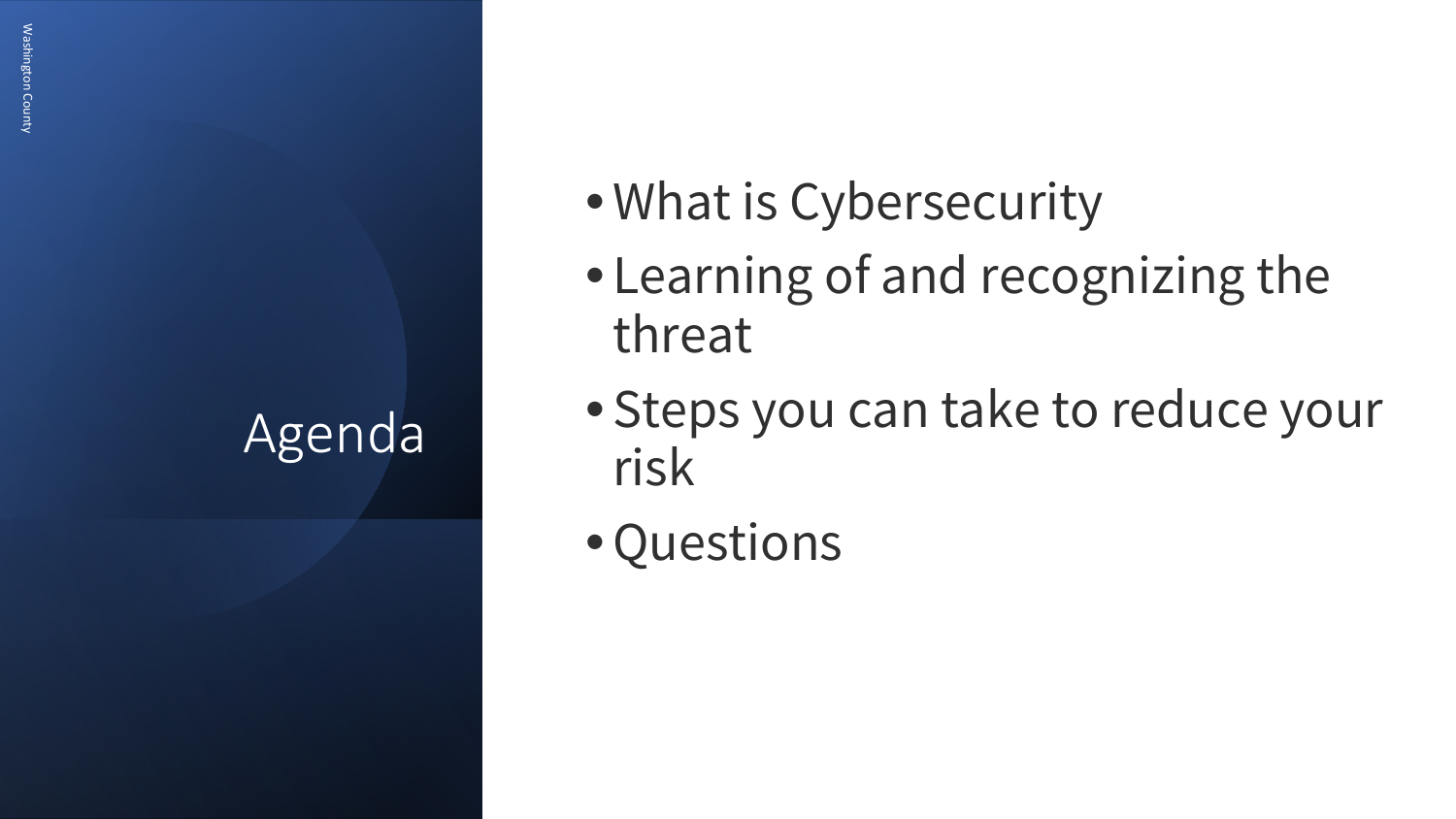### What is Cybersecurity?

- What is cybersecurity?
- Cybersecurity is the art of protecting networks, devices, and data from unauthorized access or criminal use and the practice of ensuring confidentiality, integrity, and availability of information. It seems that everything relies on computers and the internet now—communication (e.g., email, smartphones, tablets), entertainment (e.g., interactive video games, social media, apps ), transportation (e.g., navigation systems), shopping (e.g., online shopping, credit cards), medicine (e.g., medical equipment, medical records), and the list goes on.
- Cybersecurity Infrastructure Security Agency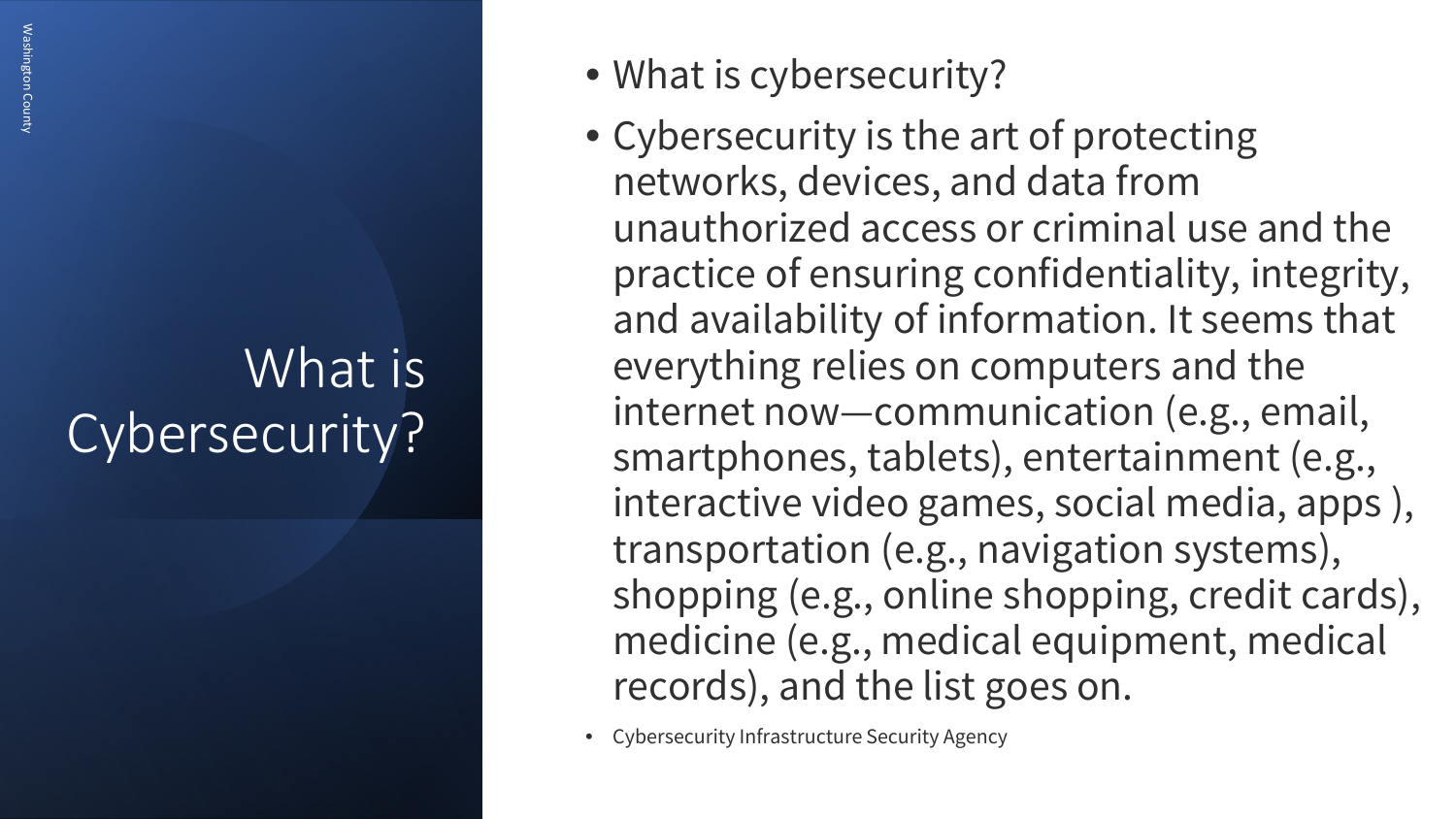Why **Cybersecurity** and What Does It Mean To Me?

- Everyone has a role in Cybersecurity
- As municipalities, we create, store and process data
- Citizens rely upon the services that local government is providing and with that we are charged with protecting this data
- You are a conduit to the other agencies such as the County and NYS State
- •One part at a time, don't be intimidated, it's ongoing and ever changing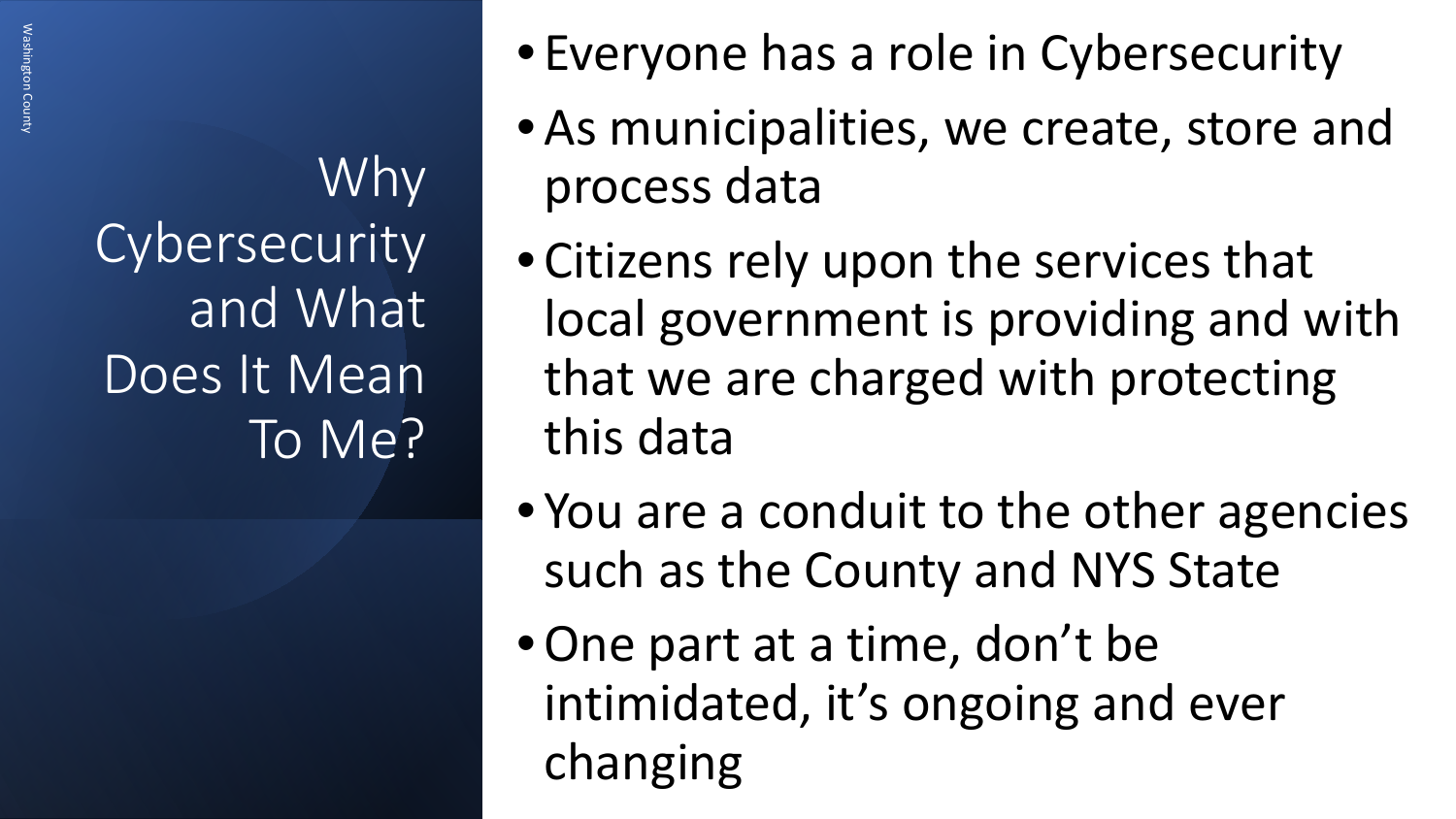# We are all targets

- 16 Critical Infrastructure Sectors
	- Government Facilities
		- Villages
		- Towns
		- Cities
		- County
		- State
		- Elections
		- Education –School Districts/Colleges
	- Emergency Services/Public Safety
	- Healthcare and Public Health
	- Water and Wastewater
	- Information Technology
	- Communication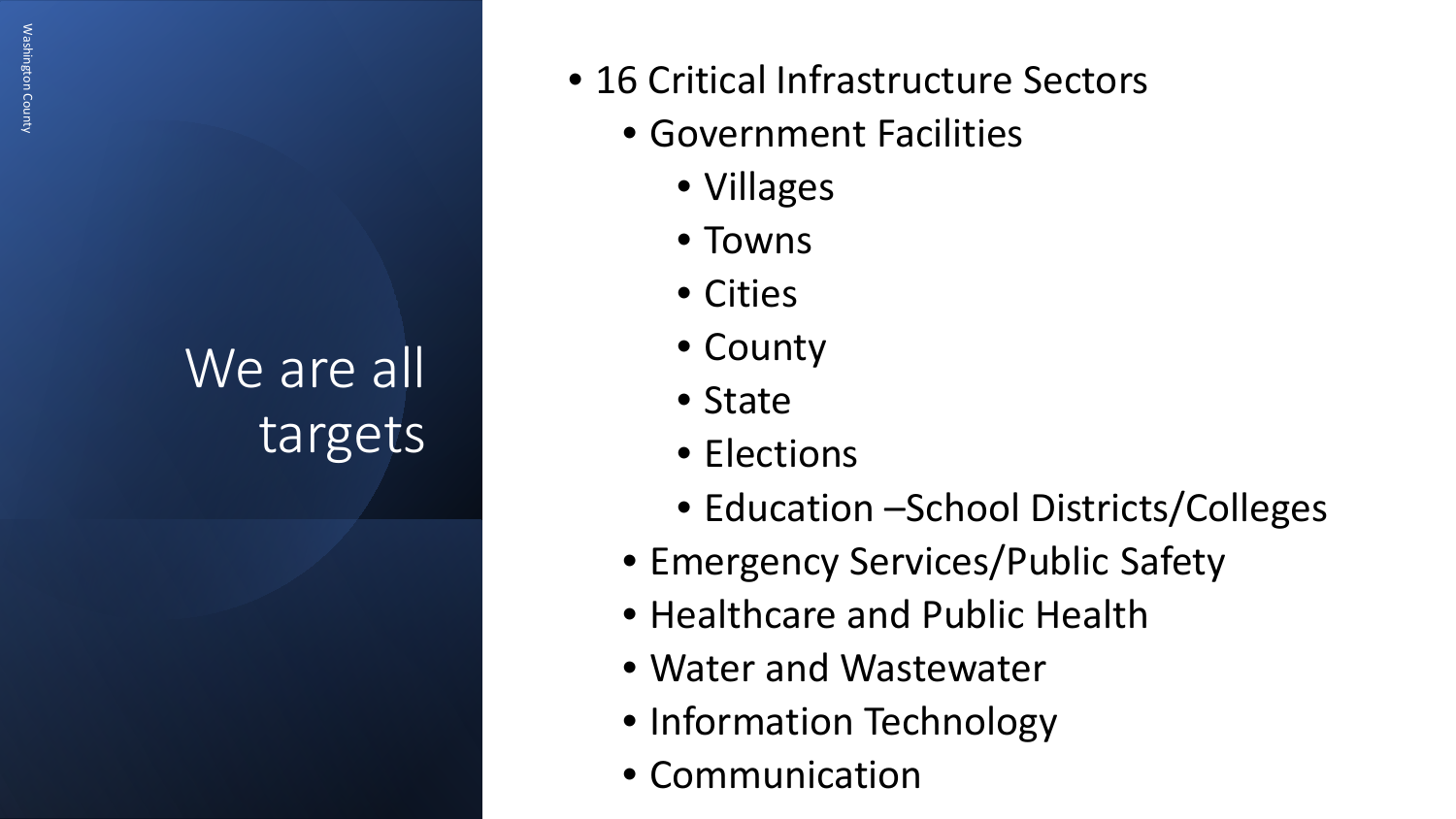# What Can Happen?

- •Data loss
	- Personally identifiable
	- Financial
- •Disruption of services
	- Affecting the welfare of our citizens
- •Destruction of infrastructure or data
	- Costly
- •Disinformation
	- False information, turmoil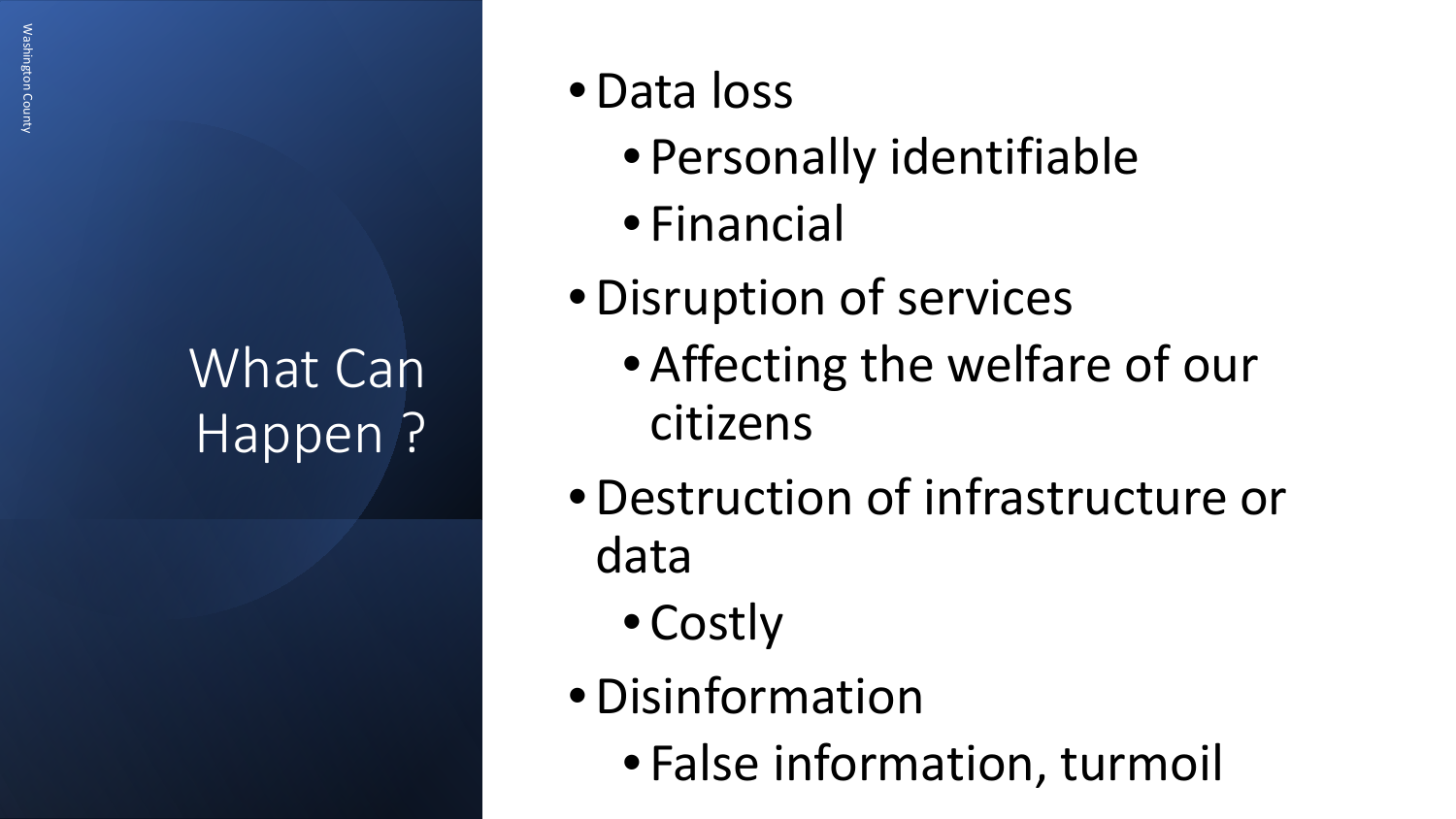# Types of Threats to Municipalities

- Phishing/SpearPhishing
	- Phishing attacks make up 80% of reported security incidents according to CISCO's 2021 Cybersecurity Threat Trends report, about 90% of data breaches occur due to phishing. Spear phishing is the most common type of phishing attack, comprising 65% of all phishing attacks.
	- More than 90% of cyberattacks infiltrate organizations via email.
	- According to the FBI, there has been an 400% increase year over year in phishing attacks.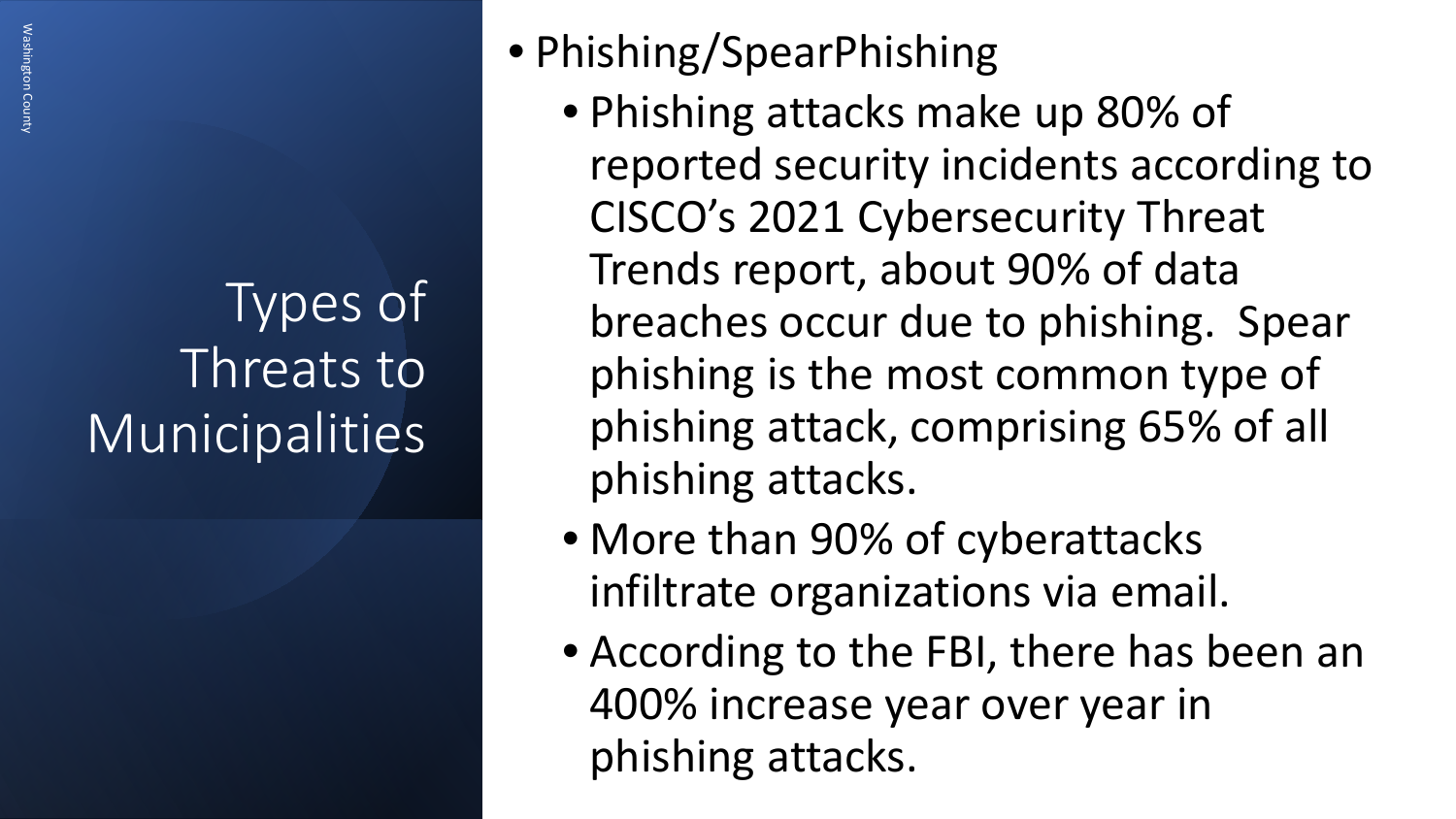# Types of Threats to **Municipalities**

- SMS phishing (smishing)
- Business Email Compromise (BEC)
- Malware
- Websites and Links
- Ransomware
	- Nearly 500 million attacks in 2021
	- 127% increase in the US
- Wireless Connections
- External Dependencies
- Social Engineering (on the rise)
- Misinformation/Disinformation
- Vulnerability Exploits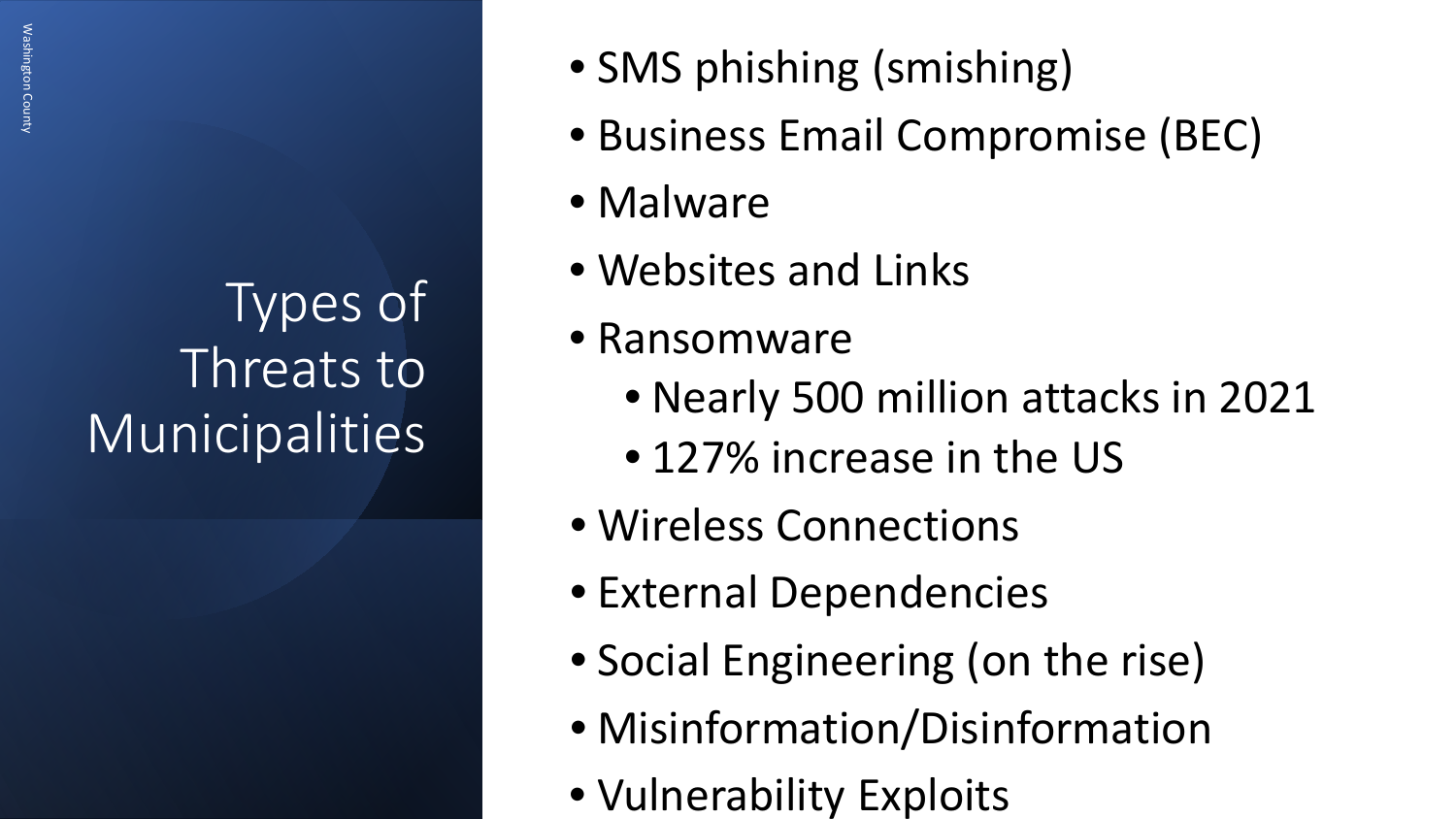# Statistics noted in the NYSAC Cybersecurity Primer for Local Government Leaders

#### **Local Government Cyber Events Reported** to NYS Intelligence Center

#### 2020-2021\*

- **46 County Governments**
- 22 Municipal Governments
- **11 School Districts**
- **6 Emergency Services Organizations**

"These are reported events, the actual number of events is higher than reported.

#### **General Breaches and Ransomware Facts**

- About 1 in 6,000 emails contain suspicious URLs, a. including ransomware. (Fortinet, 2020)
- 71 percent of those impacted by ransomware have been infected. Half of the successful ransomware attacks infect at least 20 computers in the organization. (Acronis, 2020)
- The average ransom fee requested has increased from \$5,000 in 2018 to around \$200,000 in 2020. (National Security Institute, 2021)
- The average downtime an organization experiences after a ransomware attack is 21 days. (Coveware,  $2021$
- 42 percent of companies with cyber insurance  $\blacksquare$ policies in place indicated that insurance only covered a small part of damages caused by the ransomware attack. (Cybereason, 2021)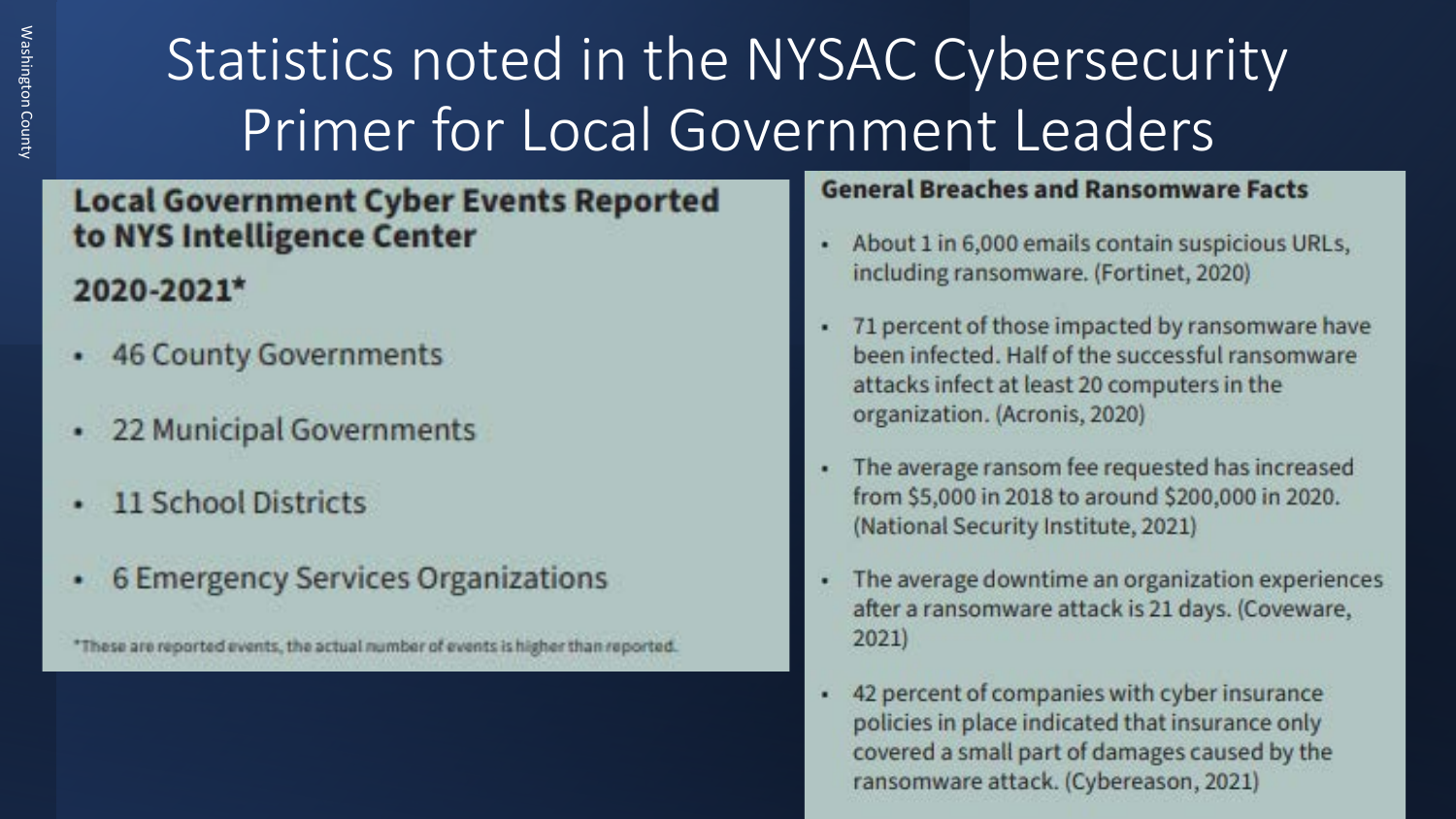Phishing

- Email disguised as a contact, asking you to look at a proposal, invoice, document
- Malicious actor attempts to trick you into giving out sensitive information or taking an action such as clicking on a link
- Often a sense of urgency
- Be suspicious of all emails that contain an attachment or link especially those that are not expected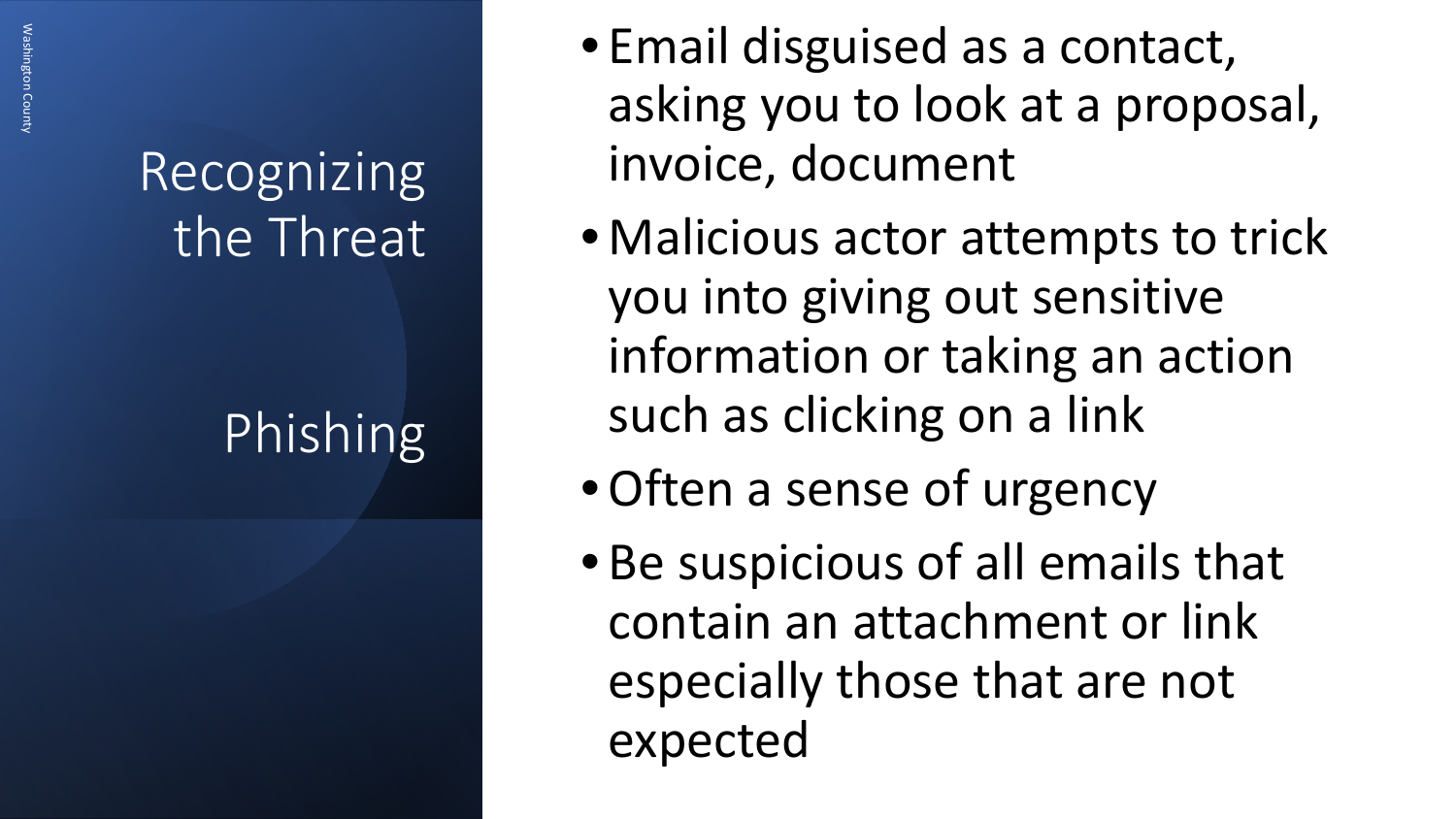# Phishing

# **Social Engineering Career Red Flags**

#### FROM

- . I don't recognize the sender's email address as someone I ordinarily communicate with.
- . This email is from someone outside my organization and it's not related to my job responsibilities.
- . This email was sent from someone inside the organization or from a customer, vendor, or partner and is very unusual or out of character.
- . Is the sender's email address from a suspicious domain (like micorsoft-support.com)?
- . I don't know the sender personally and they were not vouched for by someone I trust.
- . I don't have a business relationship nor any past communications with the sender.
- . This is an unexpected or unusual email with an embedded hyperlink or an attachment from someone I haven't communicated with recently.



- . I was cc'd on an email sent to one or more people, but I don't personally know the other people it was sent to.
- . I received an email that was also sent to an unusual mix of people. For instance, it might be sent to a random group of people at my organization whose last names start with the same letter, or a whole list of unrelated addresses.



- . I hover my mouse over a hyperlink that's displayed in the email message, but the link-to address is for a different website. (This is a big red flag.)
- . I received an email that only has long hyperlinks with no further information, and the rest of the email is completely blank.
- . I received an email with a hyperlink that is a misspelling of a known web site. For instance, www.bankofarnerica.com - the "m" is really two characters - "r" and "n."

@ 2017 KnowBe4, LLC. All rights reserved. Other product and company names mentioned herein may be trademarks and/or registered trademarks of their respective companies.





- . Is the sender asking me to click on a link or open an attachment to avoid a negative consequence or to gain something of value?
- Is the email out of the ordinary, or does it have bad grammar or spelling errors?
- Is the sender asking me to click a link or open up an attachment that seems odd or illogical?
- . Do I have an uncomfortable gut feeling about the sender's request to open an attachment or click a link?
- Is the email asking me to look at a compromising or embarrassing picture of myself or someone | know?

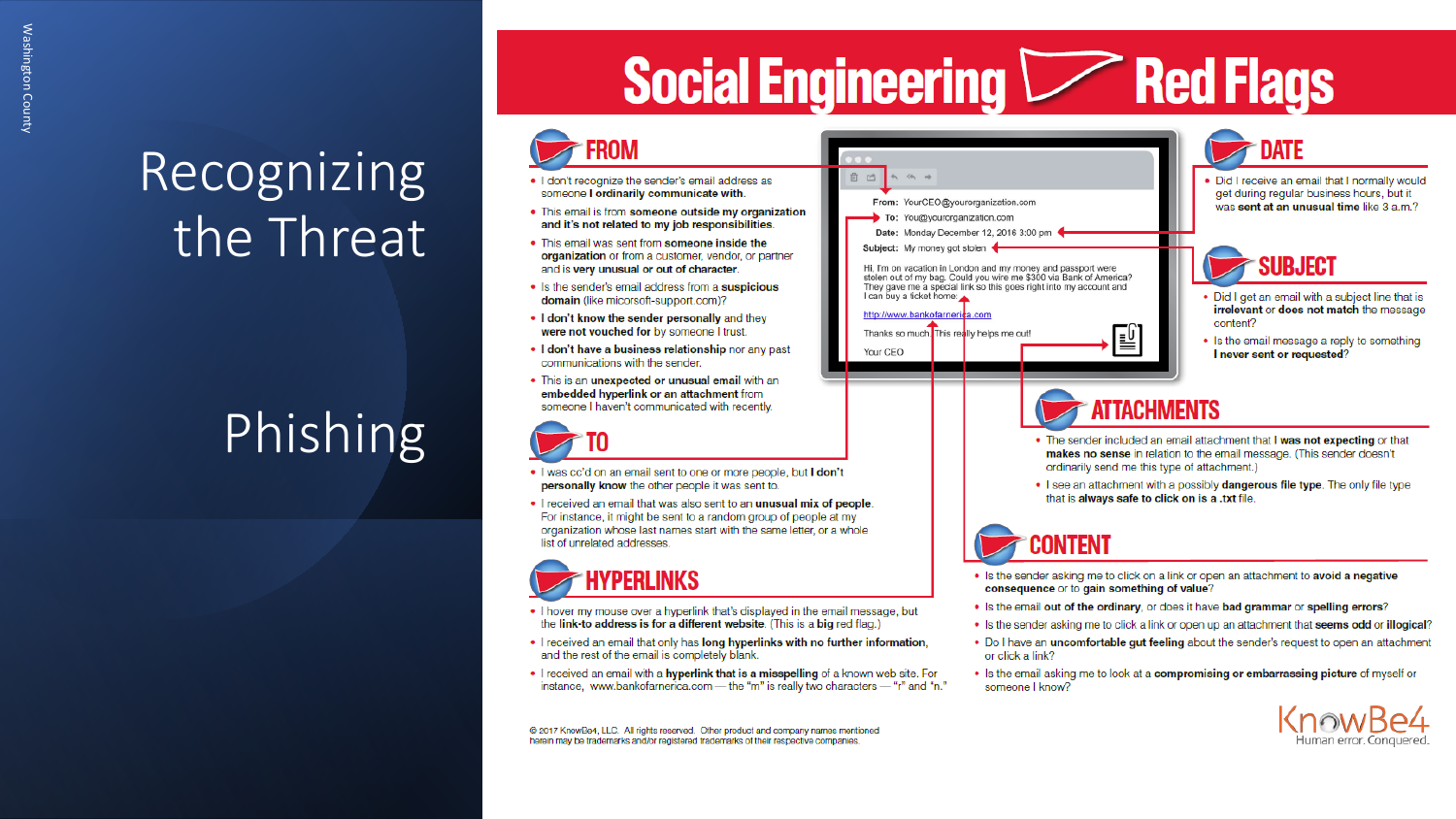# SpearPhishing

- •Focused attack
- •Malicious actor uses social media and other open-source information
- •Email is more personal, often targeting top management such as Chairman, Department Head, Supervisor
- •May take advantage of current events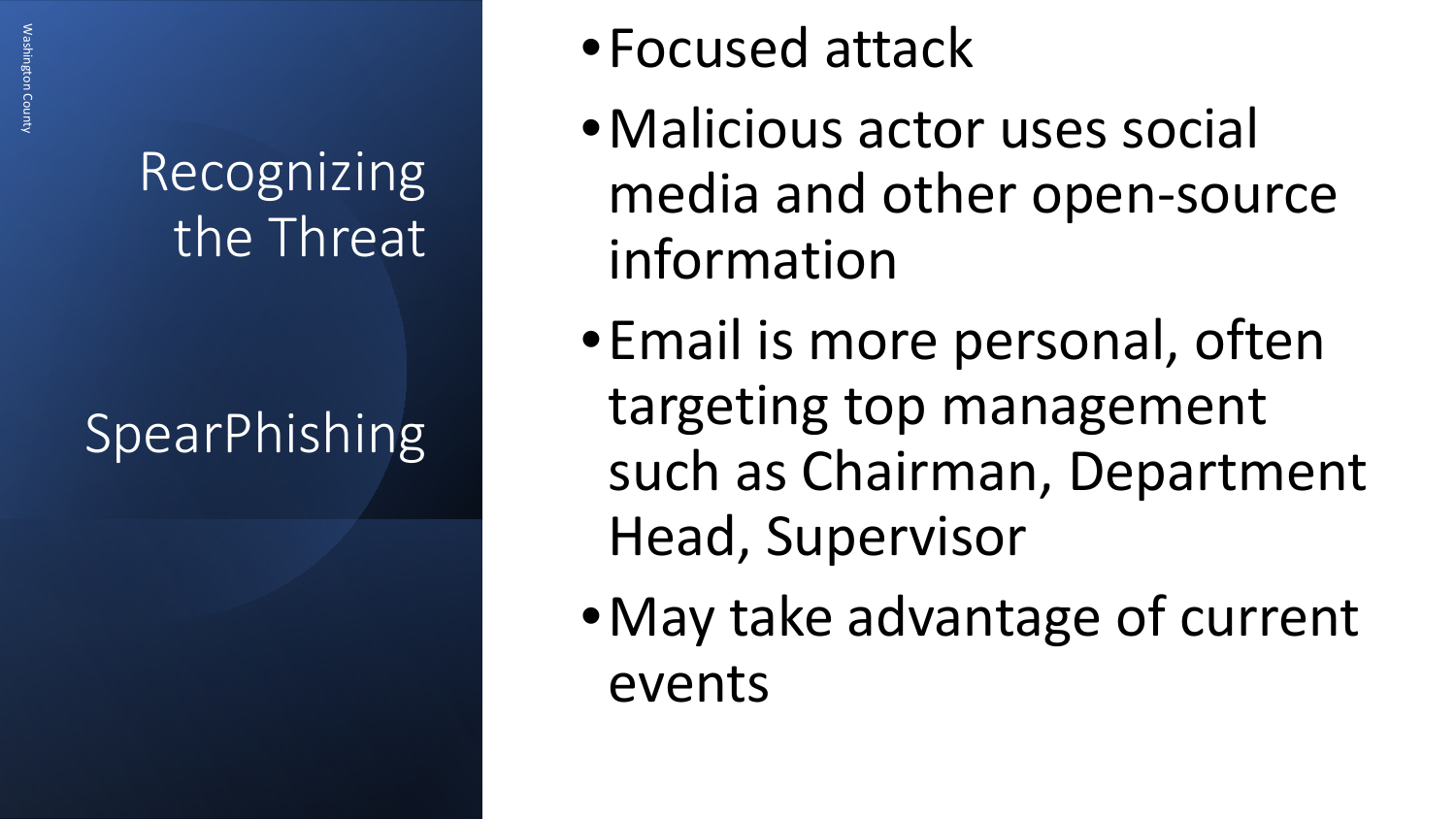# SMS phishing

- Smishing text based phishing on mobile devices
- Attacker sends message trying to trick recipient on clicking on link
- The message may include your name and location garnered from online tools
- Link may lead to a credential phishing site or malware designed to compromise the phone itself and lead to exfiltration of sensitive data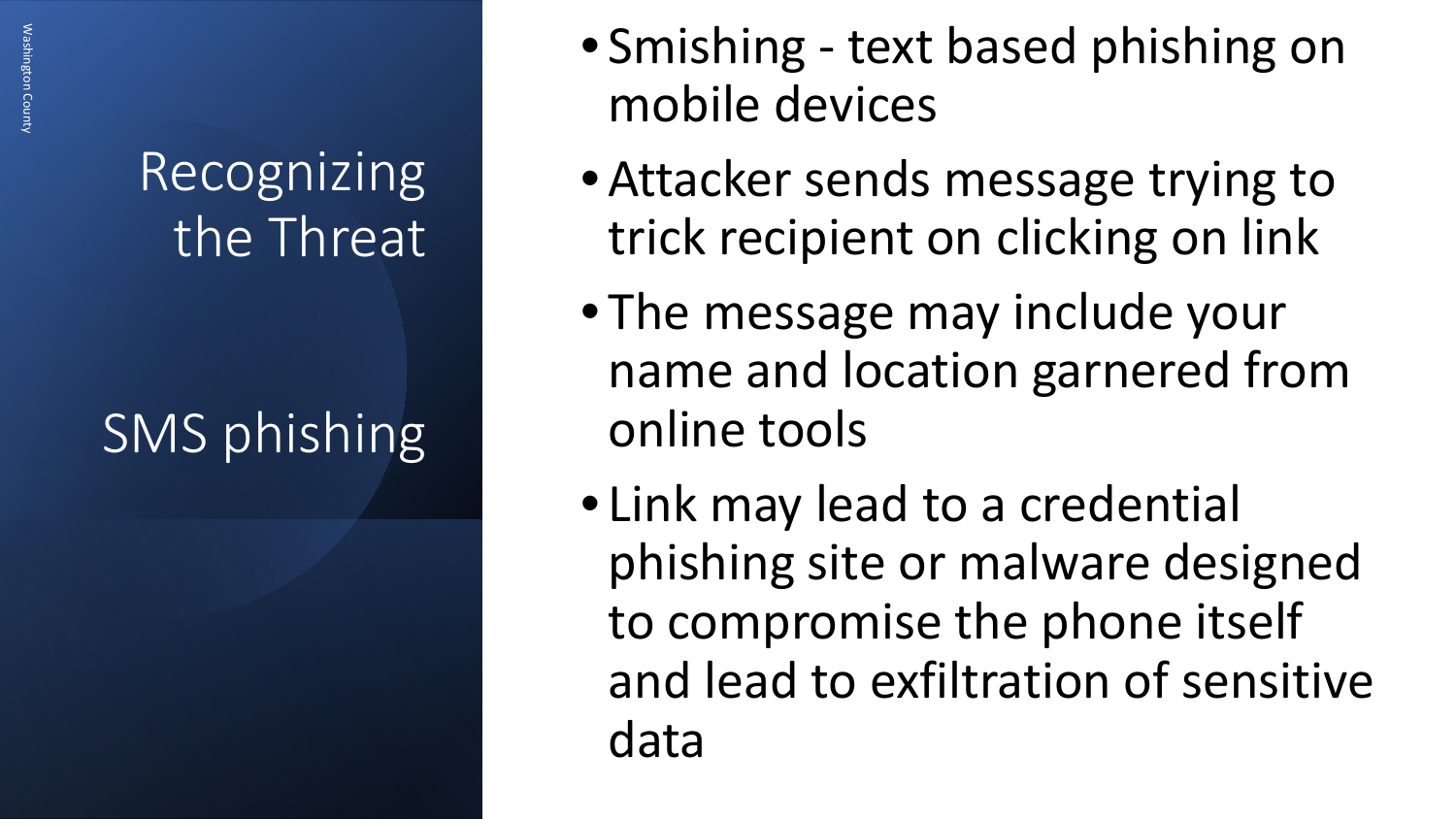Recognizing the Threat Business Email Compromise

- •Direct Deposit Variant
- •W-2 and Personally Identifiable Information (PII)
- •Financial Theft
- •Purchase Order Fraud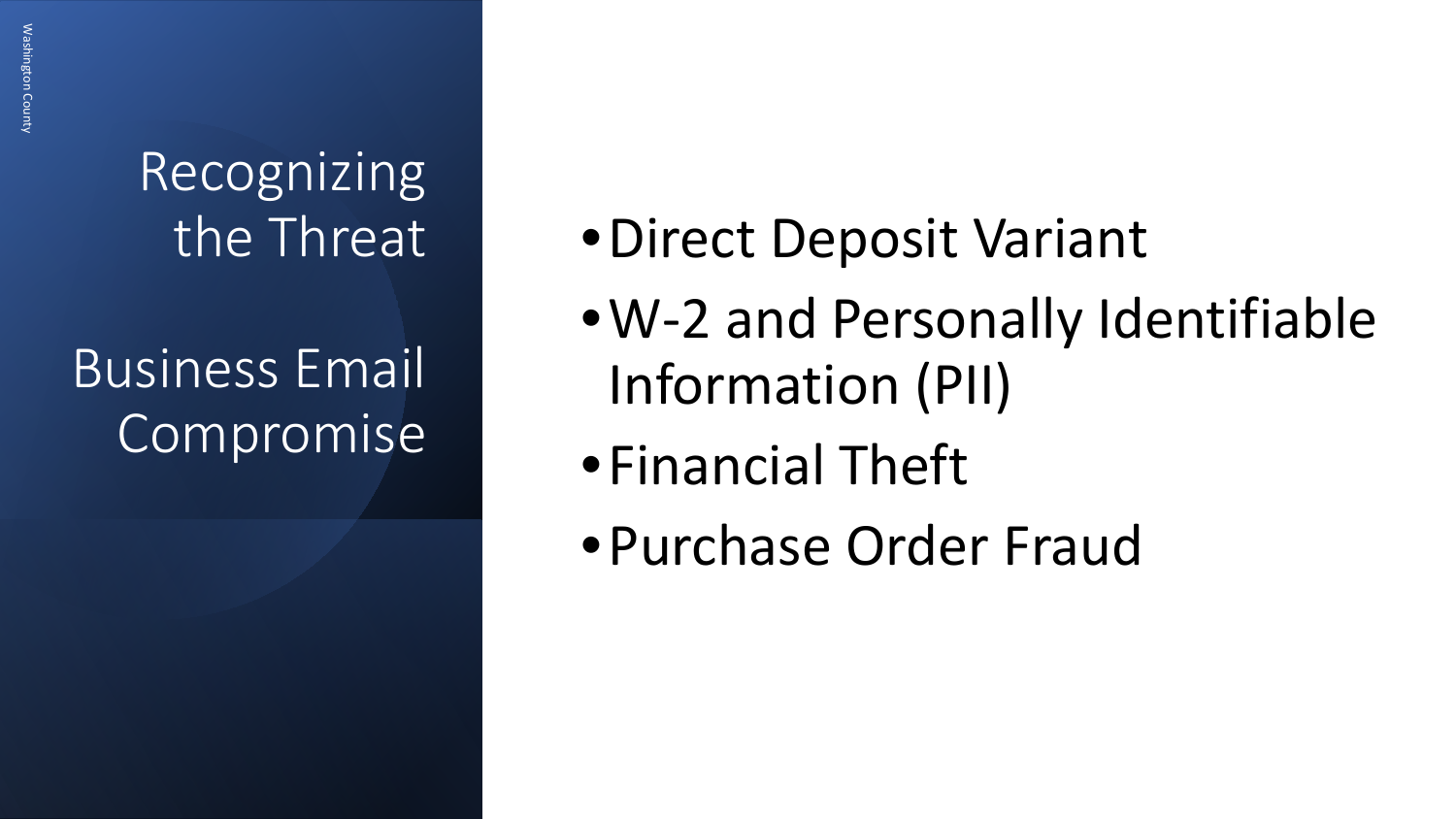### Malware

- Malicious software and malicious apps can log keystrokes, take over the computer, and lead to exfiltration of data
- Can source from various means including attachments in emails and links to malicious sites
- Be cautious when asked to enable content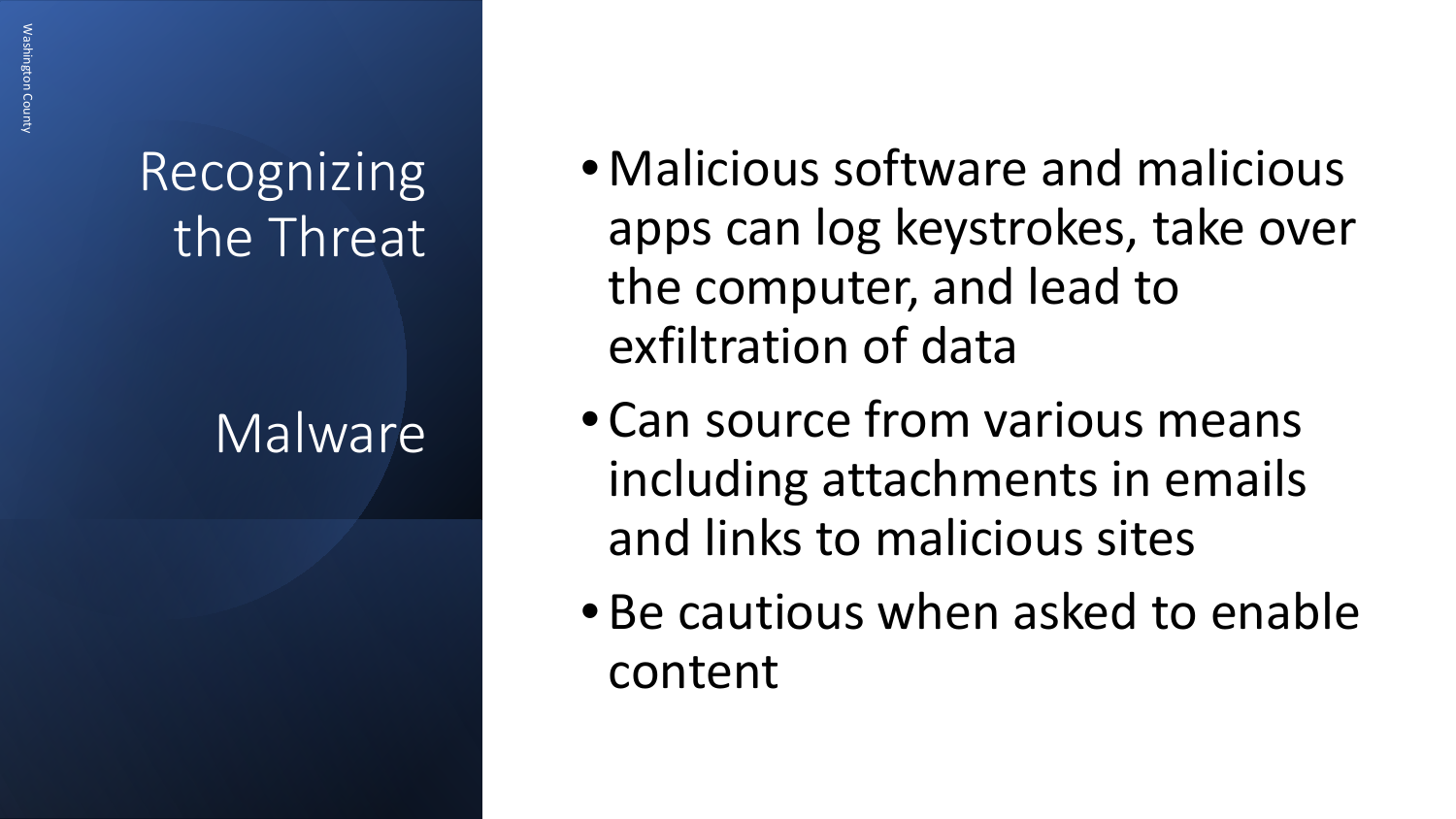Websites and Links

### • Know your links

- Malicious actors will use slight variations to trick you
- Variations may include misspellings, extra characters or hyphens where a period should be
- When in doubt don't click on it, but use trusted resources to identify legitimate domain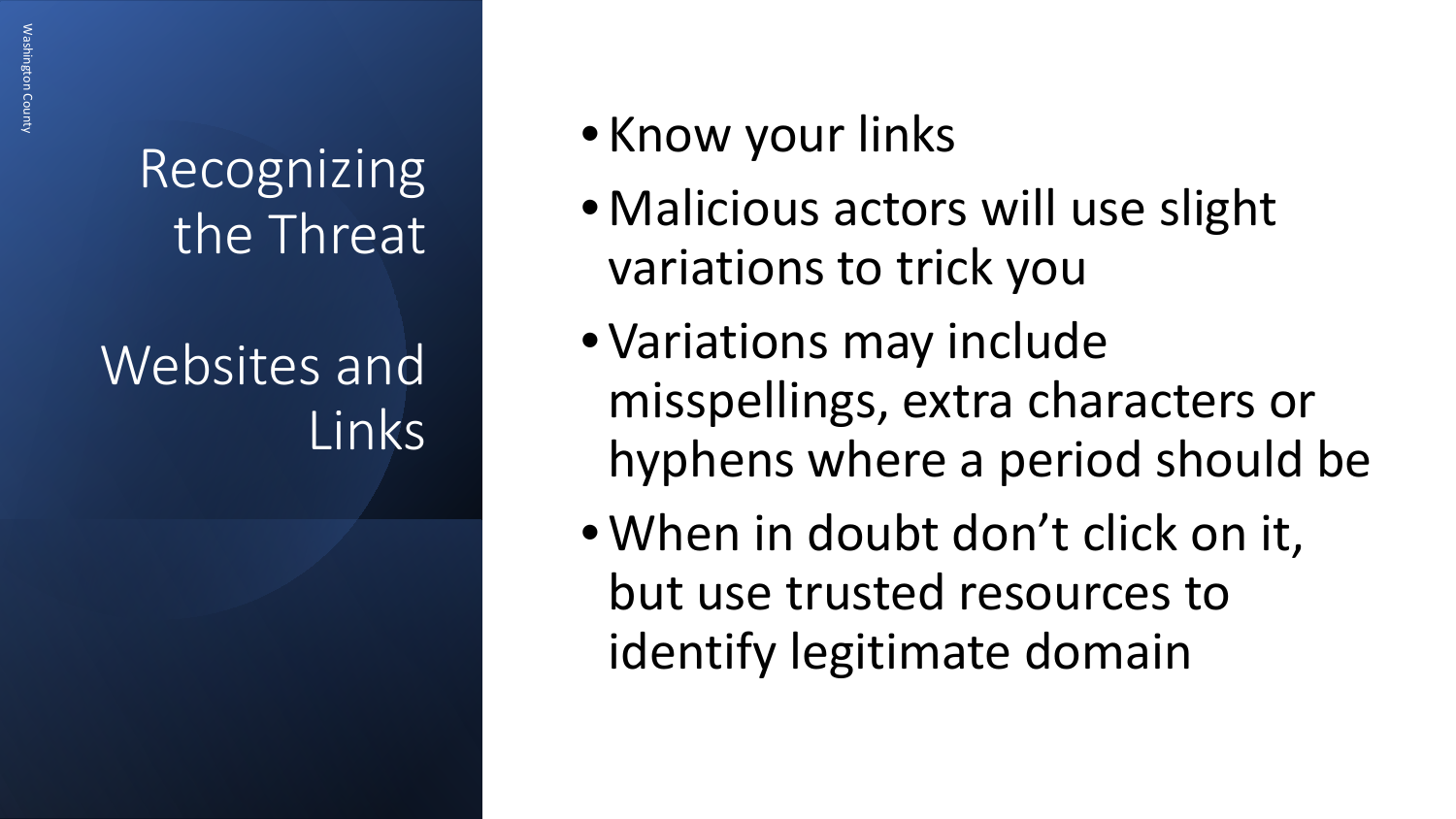Ransomware

- Malware designed to deny organization access to data on their computer
- •Data is encrypted and locked
- •Malicious actor/group holds data for ransom
- •Threatens you to pay or your data will be released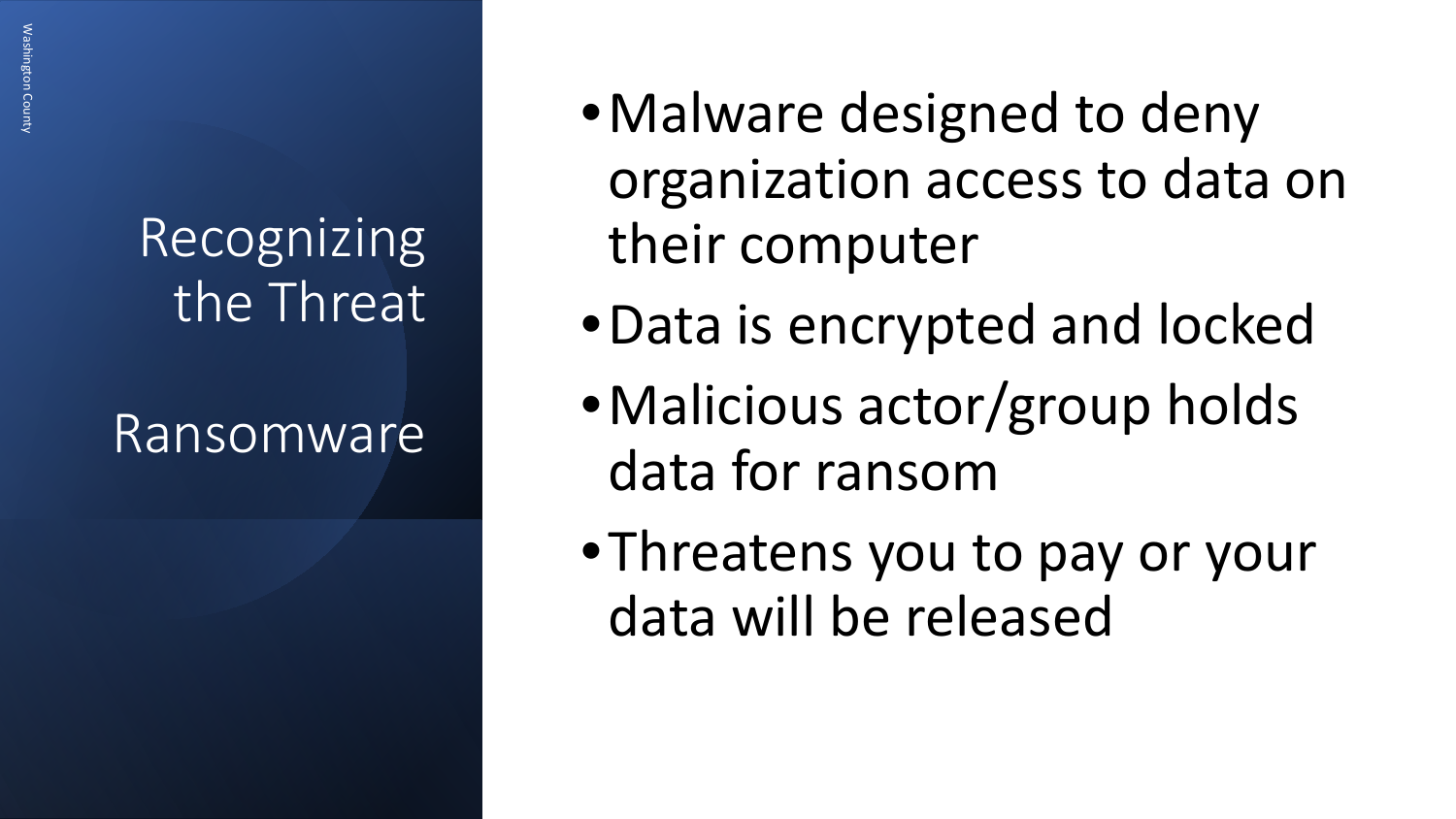Recognizing the Threat Wireless Connections

- Be cautious of WiFi as the connections can be non-secure
- Malicious actors can eavesdrop, monitor traffic and redirect you do malicious sites
- Malicious actors can also create a malicious WiFi network that has a name similar to the public/hotel network tricking you to connect to their network instead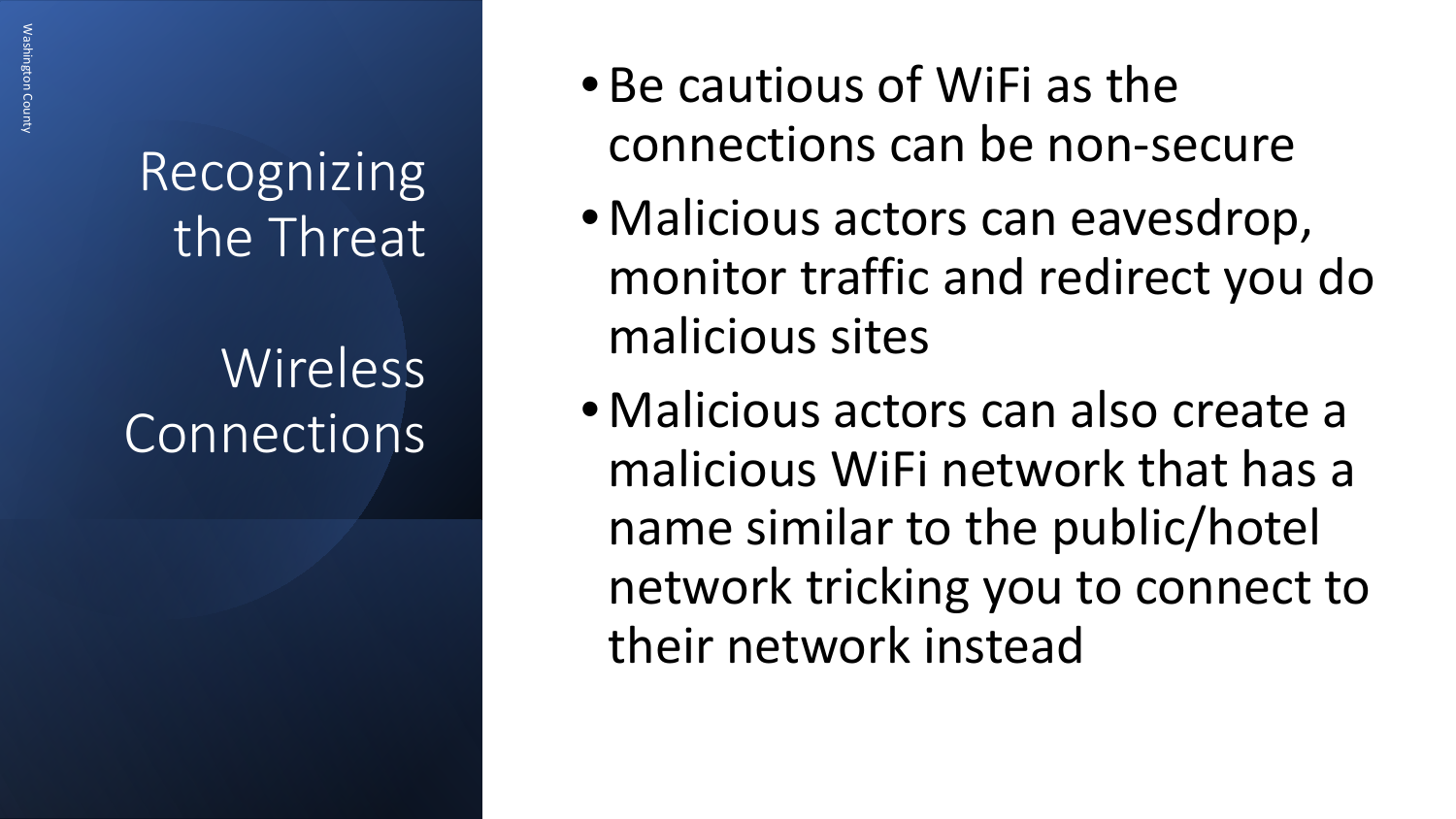Recognizing the Threat External Dependencies

- Know the risk of those that you do business with
- How does the third party protect the store and/or process of the organization's data
- If a third party creates software for you, do they code securely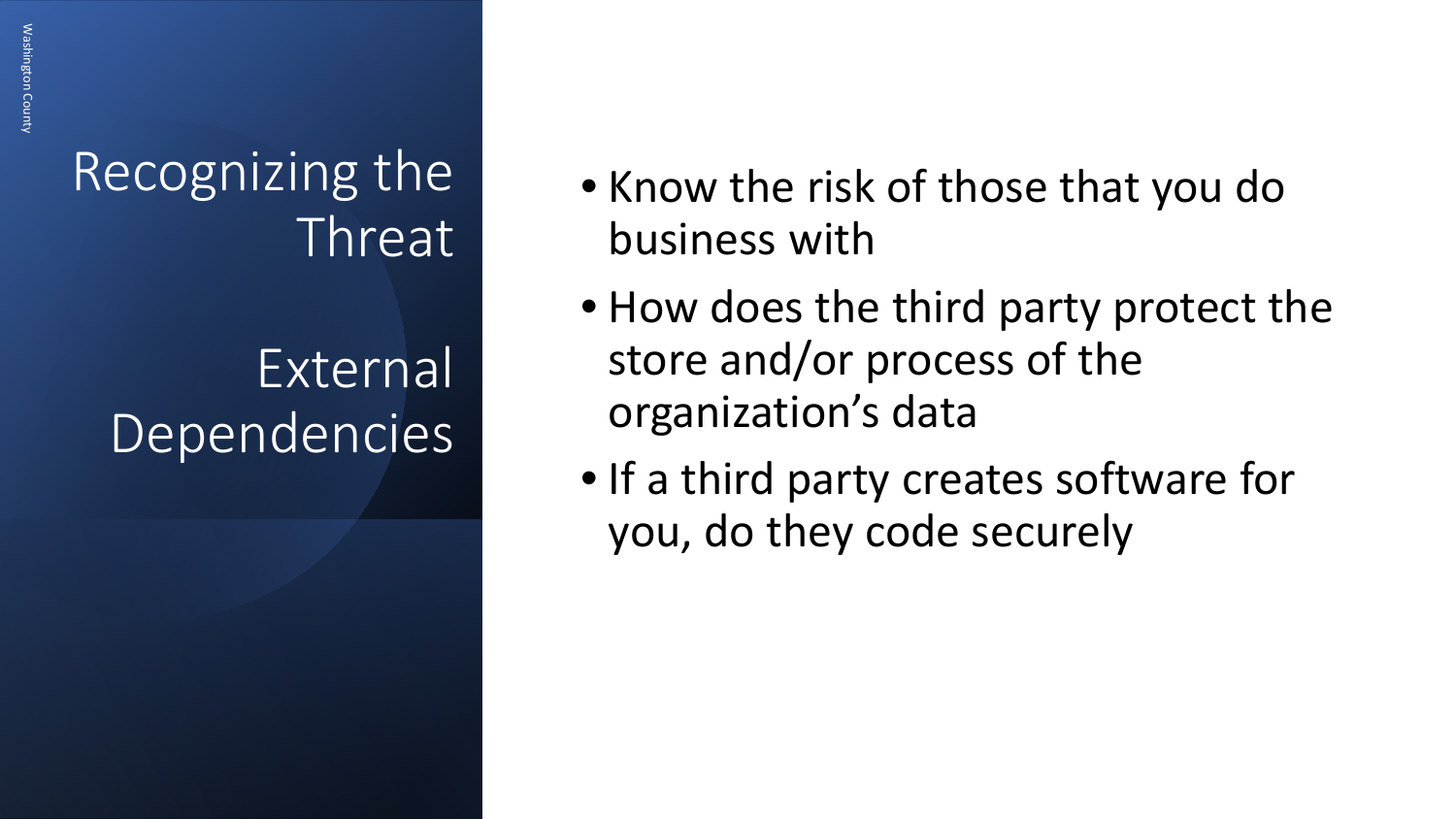- First step is being aware
- Encourage a security awareness culture
- Good Cyber Hygiene
	- **Multi-Factor Authentication (MFA)**
	- Secure your devices
	- Least privilege access
	- Limit administrative accounts
	- Change default passwords
	- Train
	- Regularly update hardware devices
	- Regularly update software programs
	- Have a reliable backup, backup regularly
	- End point security to detect and address malware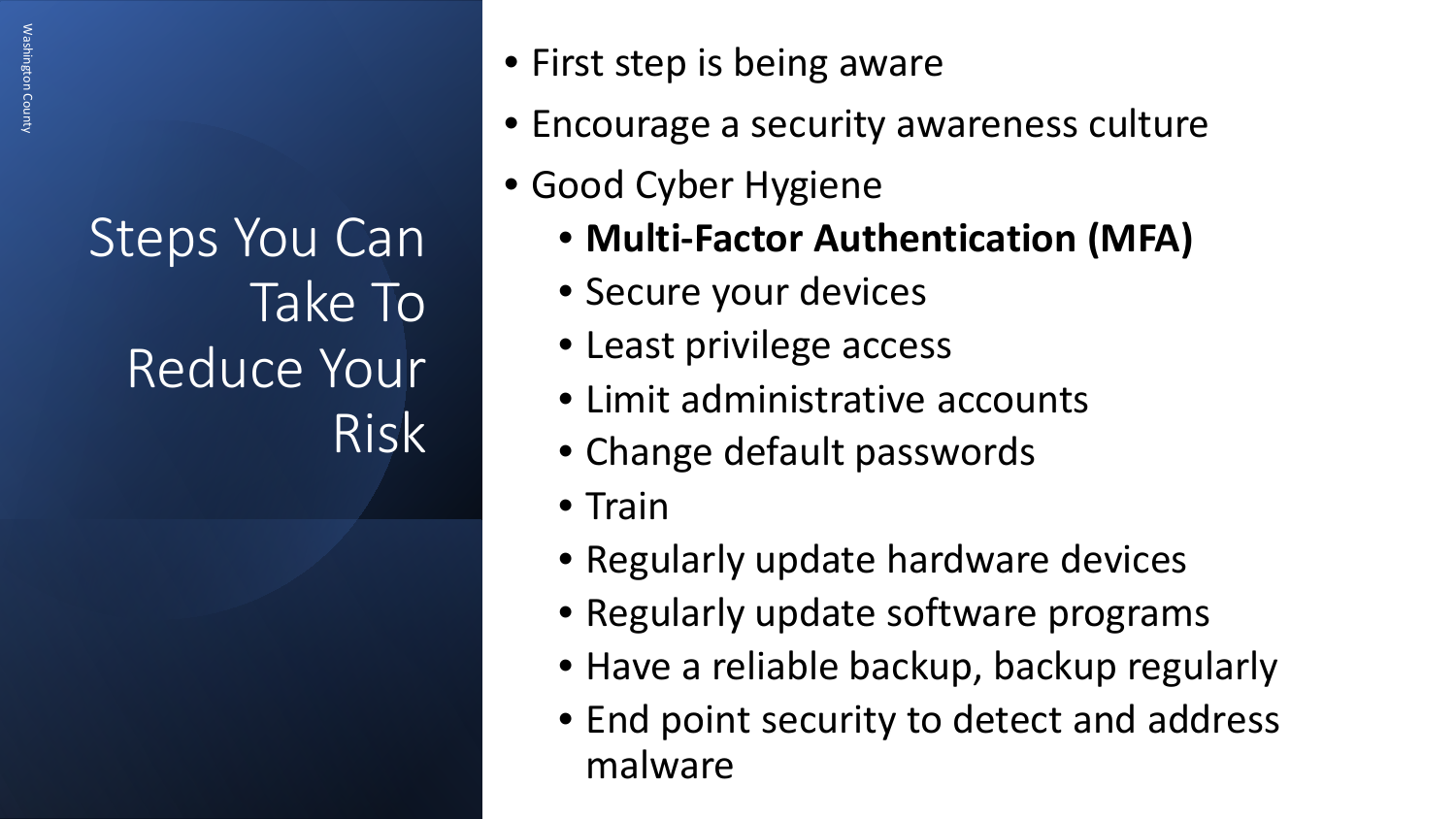- Limit what you store in email
- Use Strong, Unique Passwords

#### TIME IT TAKES A HACKER TO BRUTE **FORCE YOUR PASSWORD IN 2022**

| <b>Number of</b><br><b>Characters</b> | <b>Numbers</b><br>Only | Lowercase<br><b>Letters</b> | <b>Upper and</b><br><b>Lowercase Letters</b> | Numbers, Upper<br>and Lowercase<br>Letters | <b>Numbers, Upper</b><br>and Lowercase<br>Letters, Symbols |
|---------------------------------------|------------------------|-----------------------------|----------------------------------------------|--------------------------------------------|------------------------------------------------------------|
| đ                                     | Instantly              | Instantly                   | Instantly                                    | Instantly                                  | Instantly                                                  |
| $\overline{5}$                        | Instantly              | Instantly                   | Instantly                                    | Instantly                                  | Instantly                                                  |
| $6\phantom{.}$                        | Instantly              | Instantly                   | Instantly                                    | Instantly                                  | Instantly                                                  |
| $\overline{7}$                        | Instantly              | Instantly                   | 2 secs                                       | 7 secs                                     | 31 secs                                                    |
| 8                                     | Instantly              | Instantly                   | 2 mins                                       | 7 mins                                     | 39 mins                                                    |
| $\overline{9}$                        | Instantly              | 10 secs                     | 1 hours                                      | 7 hours                                    | 2 days                                                     |
| 10                                    | Instantly              | 4 mins                      | 3 days                                       | 3 weeks                                    | 5 months                                                   |
| 11                                    | Instantly              | 2 hours                     | 5 months                                     | 3 years                                    | 34 years                                                   |
| 12                                    | 2 secs                 | 2 days                      | 24 years                                     | 200 years                                  | 3k years                                                   |
| 13                                    | 19 secs                | 2 months                    | 1k years                                     | 12k years                                  | 202k years                                                 |
| 14                                    | 3 mins                 | 4 years                     | 64k years                                    | 750k years                                 | 16m years                                                  |
| 15                                    | 32 mins                | 100 years                   | 3m years                                     | 46m years                                  | 1bn years                                                  |
| 16                                    | 5 hours                | 3k years                    | 173m years                                   | 3bn years                                  | 92bn years                                                 |
| 17                                    | 2 days                 | <b>69kyears</b>             | 9bn years                                    | 179bn years                                | 7tn years                                                  |
| 18                                    | 3 weeks                | 2m years                    | 467bn years                                  | 11tn years                                 | 438tn years                                                |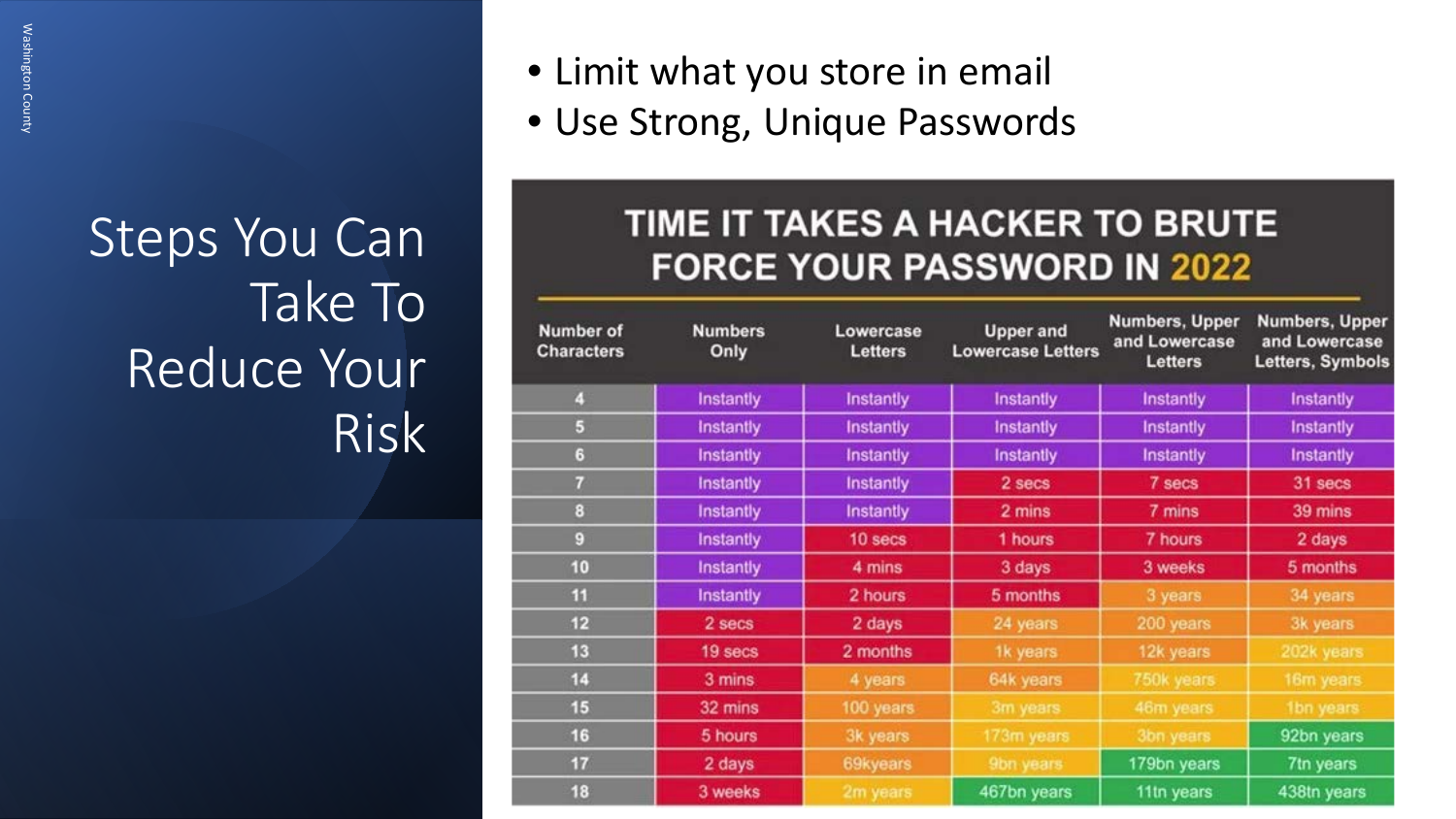- Continue to review emails, especially those unsolicited, in their entirety, examining the from address, subject and body, looking for spelling errors, sense of urgency, link and attachment information
- **Never** provide your credential information, especially from an attachment or a link within email
- Be cautious about the information you share publicly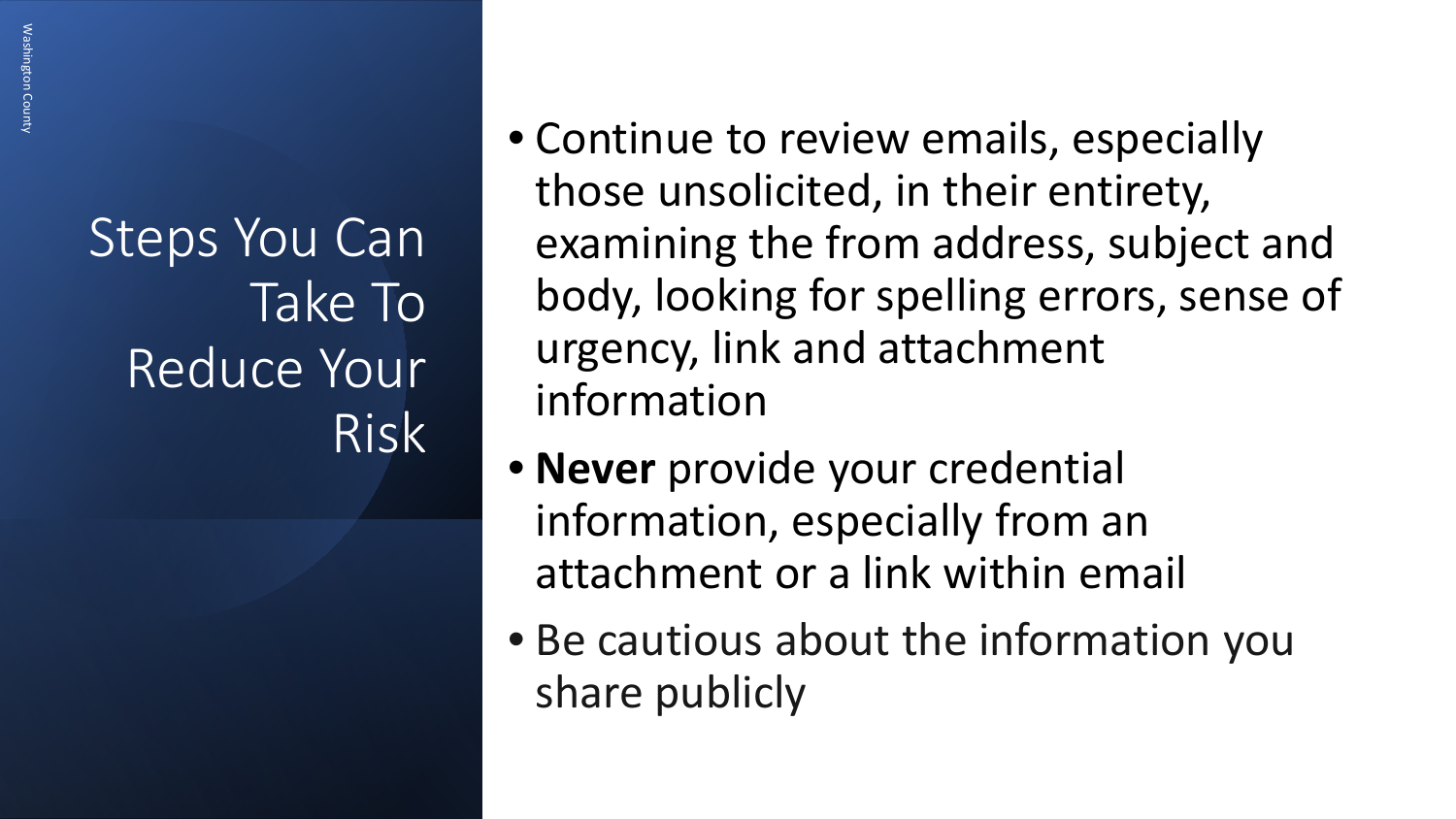- Turn off WiFi when not using
- Never connect to public WiFi, unless connected via VPN, virtual private network
- Use trusted sources
- Know the apps you download and understand the privacy policy so that you are not unknowingly sharing location and personal information
- Organizational firewall, spam filtering, vulnerability scanning and malicious domain blocking
- Know where to report unusual activity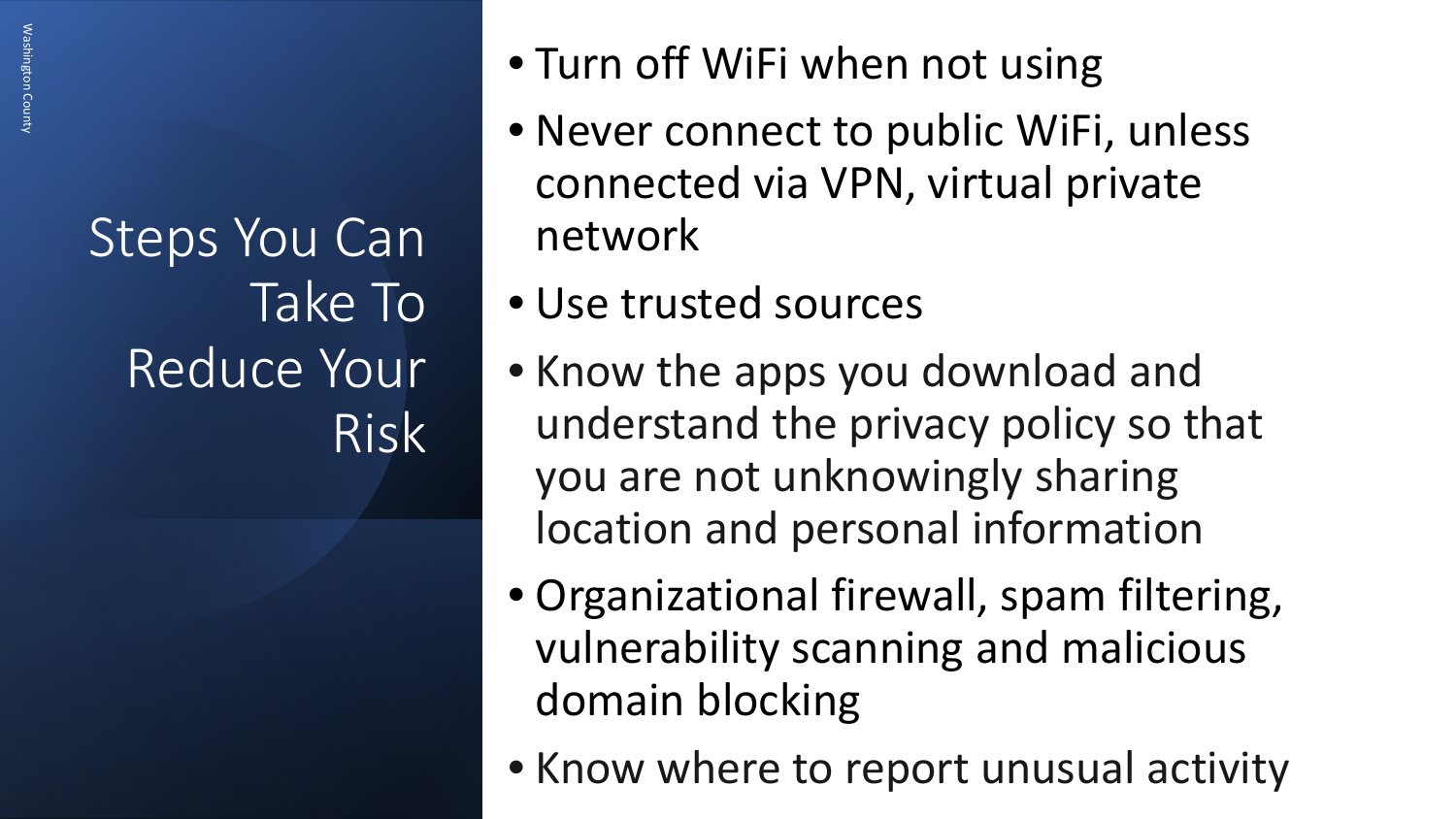# **Summary**

- Have a healthy paranoia
- Remember the first slide…One part at a time, don't be intimidated, it's ongoing and ever changing
- You have a key role and are our best defense
- Thank you for taking this step to reduce risk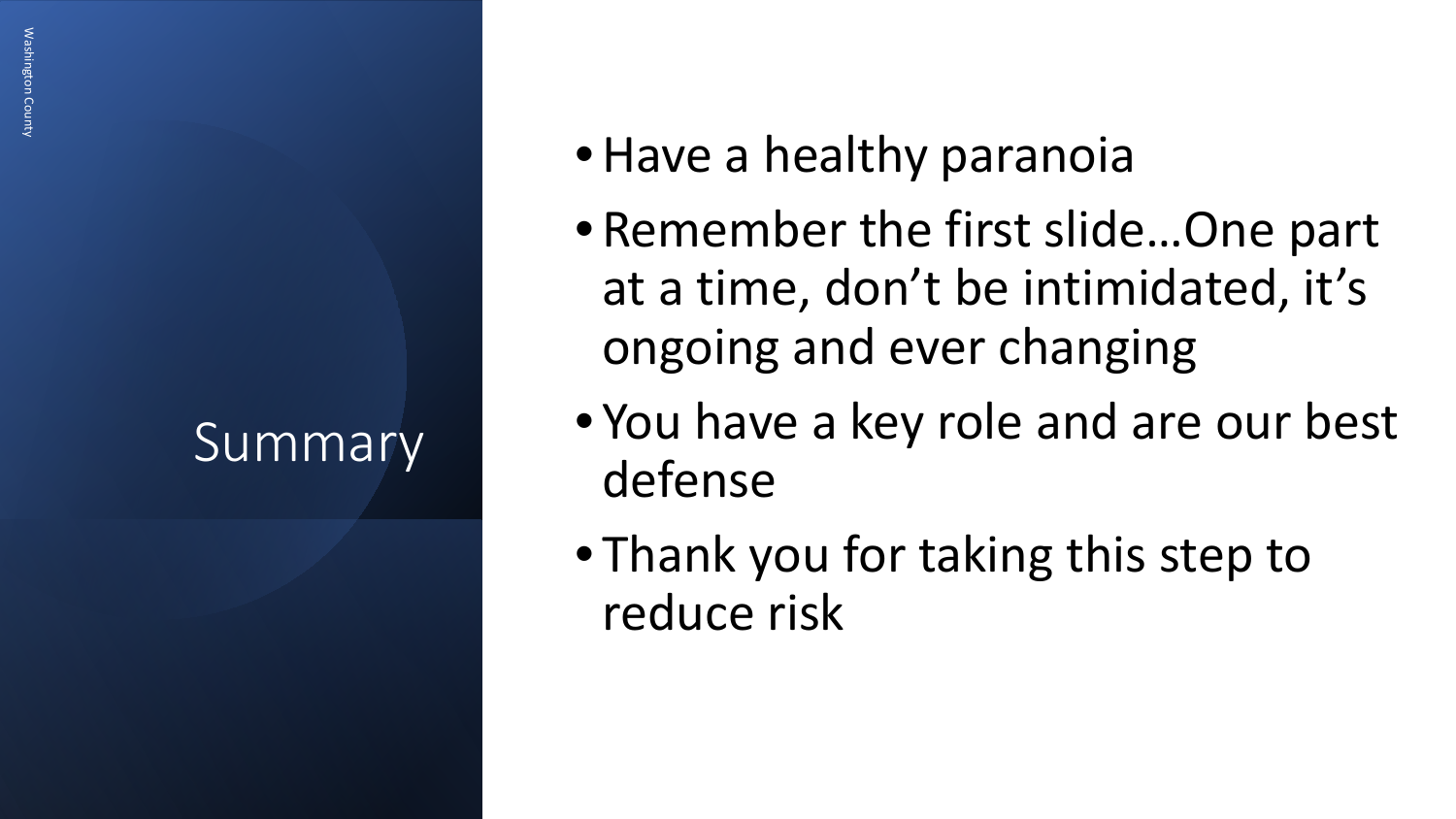Questions and Contact Information

# •Questions?

• Contact information: [kpratt@washingtoncountyny.gov](mailto:kpratt@washingtoncountyny.gov)

•(518) 746-2106 Washington County Attorney's Office

• Survey